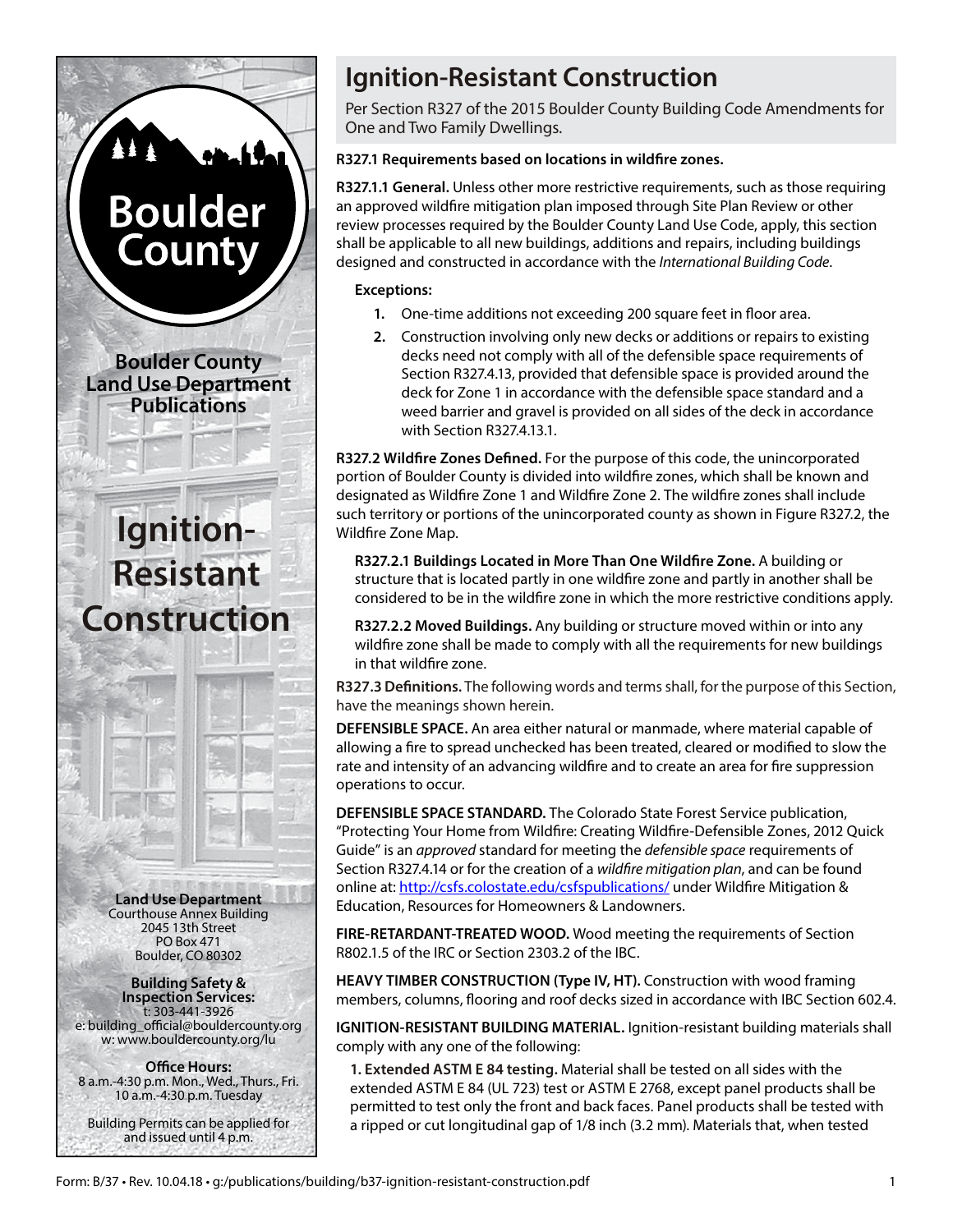in accordance with the test procedures set forth in ASTM E 84 or UL 723 for a test period of 30 minutes, or with ASTM E 2768, comply with the following:

**1.1** Flame spread. Material shall exhibit a flame spread index not exceeding 25 and shall not show evidence of progressive combustion following the extended 30 minute test.

**1.2** Flame front. Material shall exhibit a flame front that does not progress more than 10½ feet (3200 mm) beyond the centerline of the burner at any time during the extended 30-minute test.

**1.3** Weathering. *Ignition-resistant building material*s shall maintain their performance in accordance with this Section under conditions of use. Materials shall meet the performance requirements for weathering (including exposure to temperature, moisture and ultraviolet radiation) contained in the following standards, as applicable to the materials and the conditions of use:

**1.3.1** Method A "Test Method for Accelerated Weathering of Fire-Retardant-Treated Wood for Fire Testing" in ASTM D 2898, for fire-retardant-treated wood, wood-plastic composite and plastic lumber materials.

**1.3.2** ASTM D 7032 for wood-plastic composite materials.

**1.3.3** ASTM D 6662 for plastic lumber materials.

**1.4** Identification. All materials shall bear identification showing the fire test results.

**Exception:** Materials comprised of a combustible core and a noncombustible exterior covering, comprised of either aluminum at a minimum 0.019 inch (0.48 mm) thickness or corrosion-resistant steel at a minimum .0149 inch (0.38 mm) thickness shall not be required to be tested with a ripped or cut longitudinal gap.

**2.** Noncombustible material. Material that complies with the requirements for *noncombustible* materials in this section.

**3.** Fire-retardant-treated wood. *Fire-retardant-treated wood* labeled for exterior use.

**4.** Fire-retardant-treated wood roof coverings. Roof assemblies containing *fire-retardant-treated wood* shingles and shakes which comply with the requirements of Section R902 of this code and classified as Class A roof assemblies as required in Section R902 of this code.

**5.** Materials currently approved by the California Department of Forestry and Fire Protection, Office of the State Fire Marshal. Approved materials may be searched for via the following link: http://osfm.fire.ca.gov/licensinglistings/licenselisting\_bml [searchcotest.php](http://osfm.fire.ca.gov/licensinglistings/licenselisting_bml_searchcotest.php)

Search categories include **8110**-**Decking Materials**, **8120**-**Exterior Windows**, **8140**-**Exterior Sidings and Sheathings**, **8150**-**Exterior Doors** and **8160**-**Under Eave**.

**LOG WALL CONSTRUCTION.** A type of construction in which exterior walls are constructed of solid wood members and where the smallest horizontal dimension of each solid wood member is at least 6 inches (152 mm).

**NONCOMBUSTIBLE.** As applied to building construction material means a material that, in the form in which it is used, is either one of the following:

- **1.** Material of which no part will ignite and burn when subjected to fire. Any material conforming to ASTM E 136 shall be considered *noncombustible* within the meaning of this Section.
- **2.** Material having a structural base of *noncombustible* material as defined in Item 1 above, with a surfacing material not over 1/8 inch (3.2 mm) thick, which has a flame spread index of 50 or less. Flame spread index as used herein refers to a flame spread index obtained according to tests conducted as specified in ASTM E 84 or UL723.

"*Noncombustible*" does not apply to surface finish materials. Material required to be *noncombustible* for reduced clearances to flues, heating appliances or other sources of high temperature shall refer to material conforming to Item 1. No material shall be classified as noncombustible that is subject to increase in combustibility or flame spread index, beyond the limits herein established, through the effects of age, moisture or other atmospheric condition.

**WILDFIRE MITIGATION PLAN.** A *wildfire mitigation plan* addresses the appropriate site location for structures, construction design and the use of ignition-resistant building material, defensible space and fuel reduction around structures, driveway access for emergency vehicles and an emergency water supply for firefighting in accordance with Article 4-804(C.)(12.) of the Boulder County Land Use Code.

**WILDFIRE PARTNERS.** Wildfire Partners is a collaborative Boulder County wildfire hazard mitigation program for homeowners that helps to reduce the risk of damage to homes from wildland fire. In Wildfire Partners, homeowners take personal responsibility for preparing their home and property for wildland fire and actively participate in an on-site assessment with a wildfire mitigation specialist. When participants complete their customized wildfire mitigation plan and pass their follow up inspection, they receive a Wildfire Partners Certificate and may be eligible for financial assistance [\(www.wildfirepartners.org](http://www.wildfirepartners.org/)).

**R327.4 Restrictions in Wildfire Zone No. 1.** Buildings constructed in Wildfire Zone 1 shall comply with this section.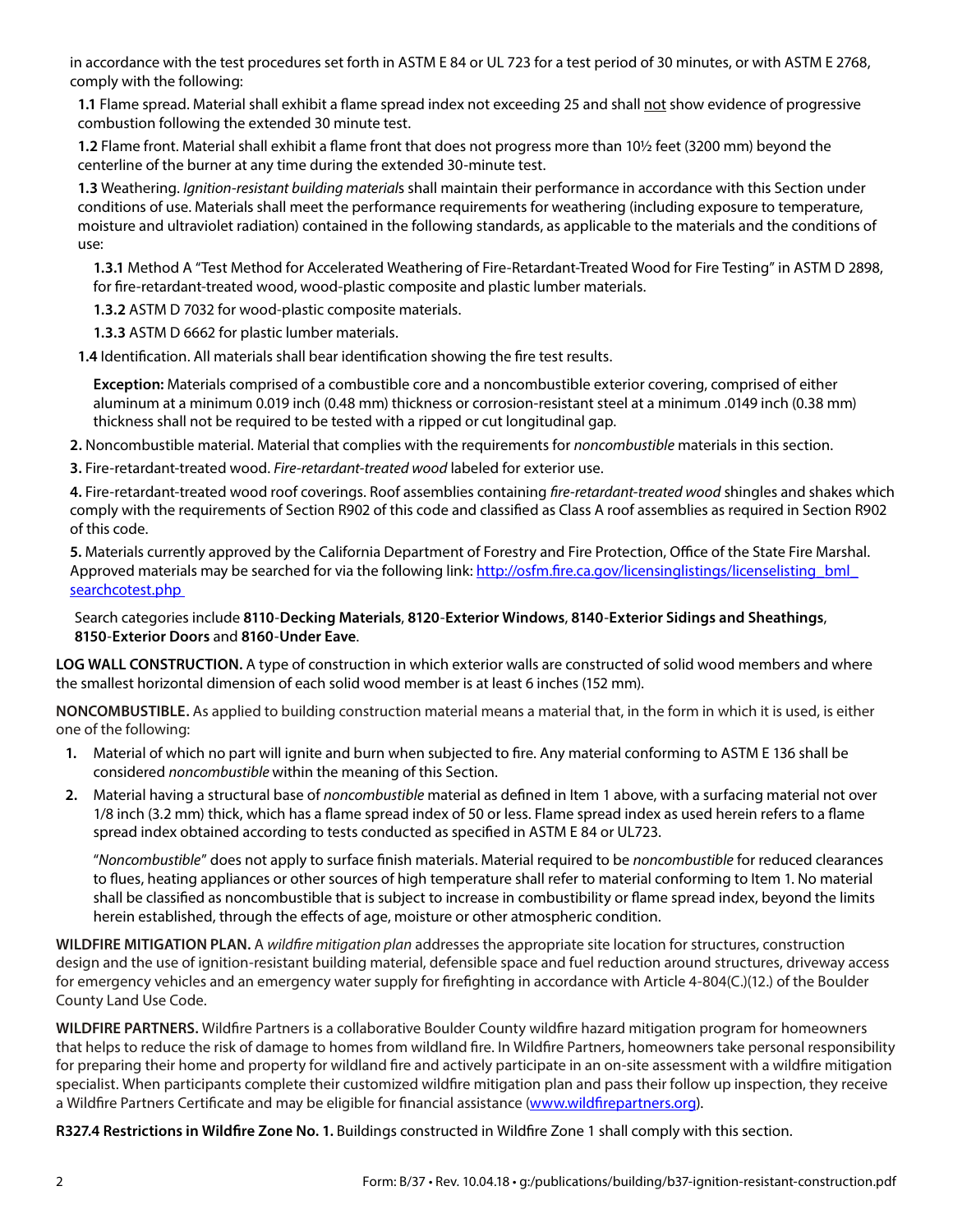**R327.4.1 Roof covering.** Roof covering materials installed in Wildfire Zone 1 shall be listed Class A roof covering materials or be constructed as a Class A roof assembly. For roof coverings where the profile allows a space between the roof covering and roof decking, the space at the eave ends shall be fire stopped to preclude entry of flames or embers, or have one layer of 72-pound (32.4 kg) mineral-surfaced, non-perforated cap sheet complying with ASTM D 3909 installed over the combustible decking.

**R327.4.1.1 Roof valleys.** When provided, valley flashings shall be not less than 0.019 inch (No. 26 galvanized sheet gage) corrosion-resistant metal installed over a minimum 36-inch-wide underlayment consisting of one layer of 72-pound mineral-surfaced, non-perforated cap sheet complying with ASTM D 3909 running the full length of the valley.

**R327.4.2 Gutters and downspouts.** Gutters, and downspouts and gutter covering devices shall be constructed of noncombustible material. Gutters shall be provided with an approved means to prevent the accumulation of leaves, pine needles and debris in the gutter.

**Exception:** Buildings meeting one of the exceptions to Section R401.3.1 of this code may be constructed without gutters and downspouts.

**R327.4.3 Spark arrestors.** Chimneys serving fireplaces, barbecues, incinerators or decorative heating appliances in which solid or liquid fuel is used shall be protected with a spark arrester. Spark arresters shall be constructed of woven or welded wire screening of 12 USA standard gauge wire (0.1046 inch)(2.66 mm) having openings not exceeding ½ inch (12.7 mm). The net free area of the spark arrester shall not be less than four times the net free area of the outlet of the chimney.

**R327.4.4 Fences, retaining walls and similar appurtenances.** Fences, retaining walls or other appurtenances that connect to buildings must be constructed of *noncombustible materials* or *ignition-resistant materials* for a distance of 3 feet beyond the exterior walls.

**R327.4.5 Protection of eaves.** The leading edge of the roof at the fascia must be finished with a metal drip edge so that no wood sheathing is exposed. Eaves, fascias, and soffits, covered decks or covered porch ceilings shall be protected on the enclosed underside by one of the following materials or methods:

- **1***. Noncombustible* materials.
- **2.** *Ignition-resistant materials*.
- **3**. Materials approved for a minimum of 1-hour fire-resistance-rated construction.
- **4**. 2-inch-thick nominal dimension lumber.
- **5**. 1-inch-thick nominal *fire-retardant-treated wood*.
- **6.** ¾-inch-thick nominal *fire retardant-treated* plywood labeled for exterior use.
- **7.** Any materials permitted by this code.

## **Exceptions:**

**1.** Vinyl or plastic soffits, fascia or *trim* are not permitted.

**2.** Rafter tails or roof beam ends may be exposed if they are *heavy timber* having minimum dimensions not less than 6 inch nominal in width and not less than 8 inches nominal in depth.

**R327.4.6 Exterior walls.** Exterior walls of buildings or structures shall be constructed with one of the following methods:

- **1.** *Noncombustible materials* approved for a minimum of 1-hour fire-resistance-rated construction on the exterior side.
- **2.** Approved *noncombustible materials*.
- **3.** *Heavy timber* or *log wall construction*.
- **4.** *Fire-retardant-treated wood* labeled for exterior use on the exterior side.
- **5.** *Ignition-resistant materials* on the exterior side.

Such material shall extend from the top of the foundation to the underside of the roof sheathing.

**Exception:** *Trim* is not required to meet the materials requirements for exterior walls.

**R327.4.7 Unenclosed under floor protection.** Buildings or structures shall have all underfloor areas enclosed to the ground with exterior walls in accordance with Section R327.4.6. For decks, see Section R327.4.8.

**Exception:** Complete enclosure may be omitted where the underside of all exposed floors and all exposed structural columns, beams, and supporting walls are protected as required for exterior 1-hour fire-resistance-rated construction or *heavy timber construction* or *fire-retardant-treated wood* labeled for exterior use.

**R327.4.8 Decks, appendages, and projections.** Decks and other unenclosed accessory structures attached to buildings shall be constructed of the following materials: